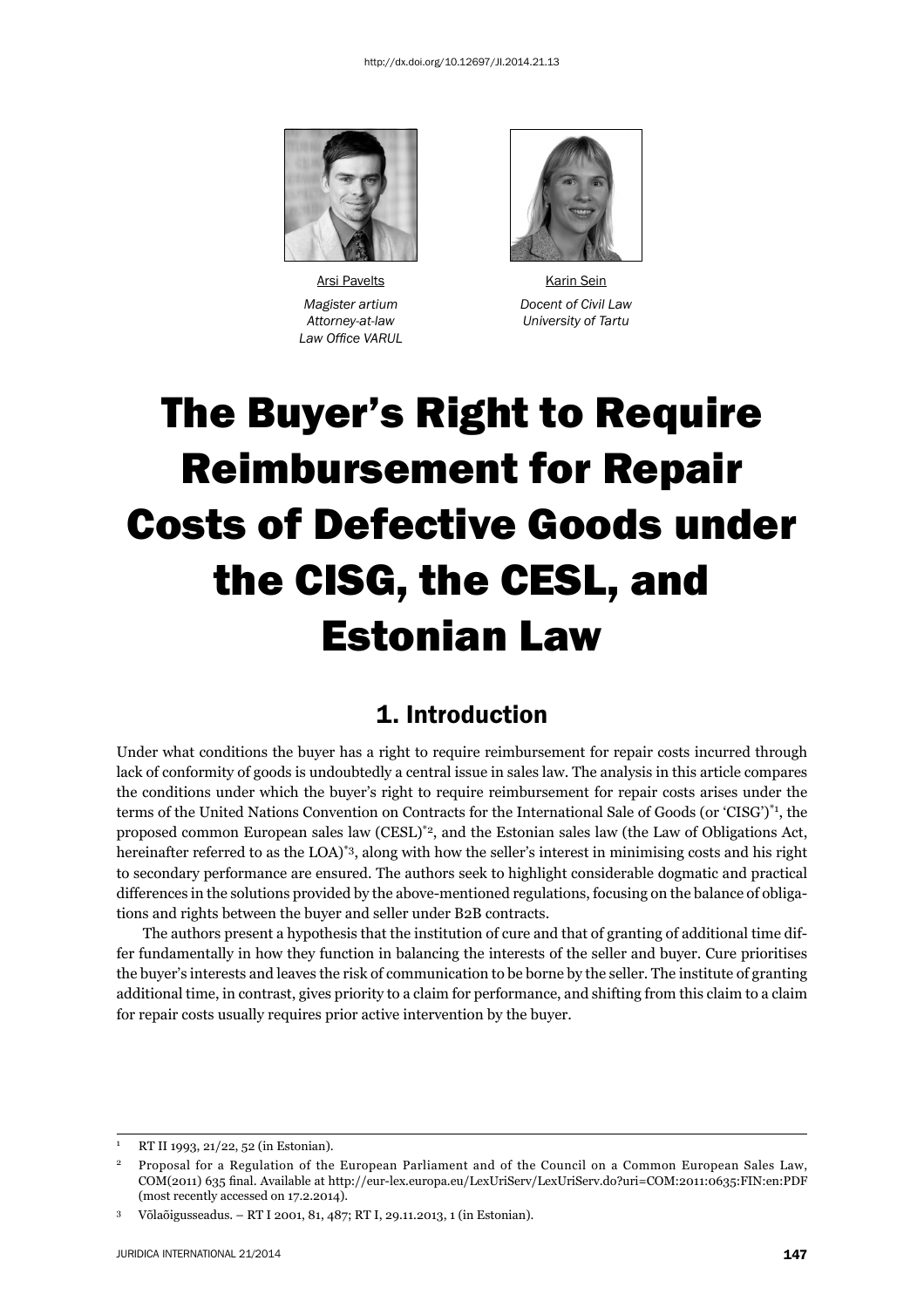#### 2. Cases

The following cases are used as examples for purposes of analysing the differences in the buyer's right to require reimbursement for repair costs and giving effect to the seller's right to secondary performance under the CISG, CESL, and LOA.

A brick factory (B) from country X buys from undertaking S, in country Y, industrial equipment for EUR 100,000. Although S delivers the goods on time on 4 March, they display defects. On 9 March, B sends an e-mail message to S, describing the defects.

**Scenario 1:** On 11 March, a representative of S replies that he has received the e-mail and will look into the matter. On 11 April, B demands that S provide reimbursement for the costs incurred in remedying the lack of conformity, in the amount of EUR 25,000.

**Scenario 2:** By a letter dated 9 March, B demands reimbursement of repair costs in the amount of EUR 25,000. On 10 March, S refuses and expresses a wish to remedy the lack of conformity himself.

**Scenario 3:** On 11 March, a representative of S notifies B that he will remedy the lack of conformity by 25 April. On 20 March, B decides to remedy the lack of conformity and orders C to do the work (for EUR 25,000). On 29 March, B demands that S reimburse B for EUR 25,000. In response, S refuses because of having begun work to cure the non-performance and intending to remedy the lack of conformity by 25 April. Then, B requires reimbursement in the amount of EUR 25,000 or, as an alternative, EUR 12,000, which is how much S saved.

## 3. Prerequisites for a claim for compensation for damages

The CISG, CESL, and LOA all stipulate the buyer's right to demand from the seller compensation for damages caused by non-performance. A claim for damages involves the seller's right to require reimbursement for repair costs for the non-conforming sale item. The general prerequisites for a claim for damages are, to a large extent, the same across the three sets of regulations. These are:

- 1. a valid sales agreement and non-performance of an obligation under that agreement (CISG, Article 45(1)(b); CESL, Article 106(1)(b) and Article 159; and §115(1) of the LOA);
- 2. lack of grounds for release from liability (CISG, Article 79; CESL, Article 159(1) and Article 106(4); and §115(1) of the LOA)—i.e., the non-performance not being excused under the CISG's Article 79, the CESL's Article 88, and Section 103 of the LOA;
- 3. occurrence of damage (CISG, Article 74; CESL, Article 160; and §115 of the LOA); and
- 4. a causal link between the non-performance of an obligation and the occurrence of damage (CISG, Article 74; CESL, Article 159; and §115(1) and §127(4) of the LOA).

The main difference lies in the provision related to claiming damages in lieu of performance.\*4 Pursuant to §115 (2) of the LOA, as a rule, the creditor may demand compensation for damages in lieu of performance only upon the elapsing of the additional time within which the debtor does not perform.\*5 The CISG and CESL do not set forth such specific regulations on claims for damages; nor is there any obligation to grant additional time.

In the case of a claim for damages arising from the non-conformity of goods, none of the regulations considered here deem it sufficient if only the above-mentioned prerequisites have been met. It is additionally required that\*6:

1. the defect existed during the time of passing of the risk to the buyer (CISG, Article 66; CESL, Article 105(1); and §218 (1) of the LOA);

<sup>4</sup> In German, 'Schadensersatz statt der Leistung'. See Section 281 of the Bürgerliches Gesetzbuch (BGB).

<sup>5</sup> Exceptions—scenarios wherein it is not necessary to grant additional time—are stipulated in §115 of the LOA (in Subsections  $2-3)$ .

<sup>6</sup> For the CESL, see O. Remien *et al*. *Gemeinsames Europäisches Kaufrecht für die EU?* ['Common European Sales Law for EU?']. Munich: Verlag C.H. Beck 2012, pp. 162–187 (in German); for the LOA, consult the textbook case of the CCSCd 3-2- 1-156-11.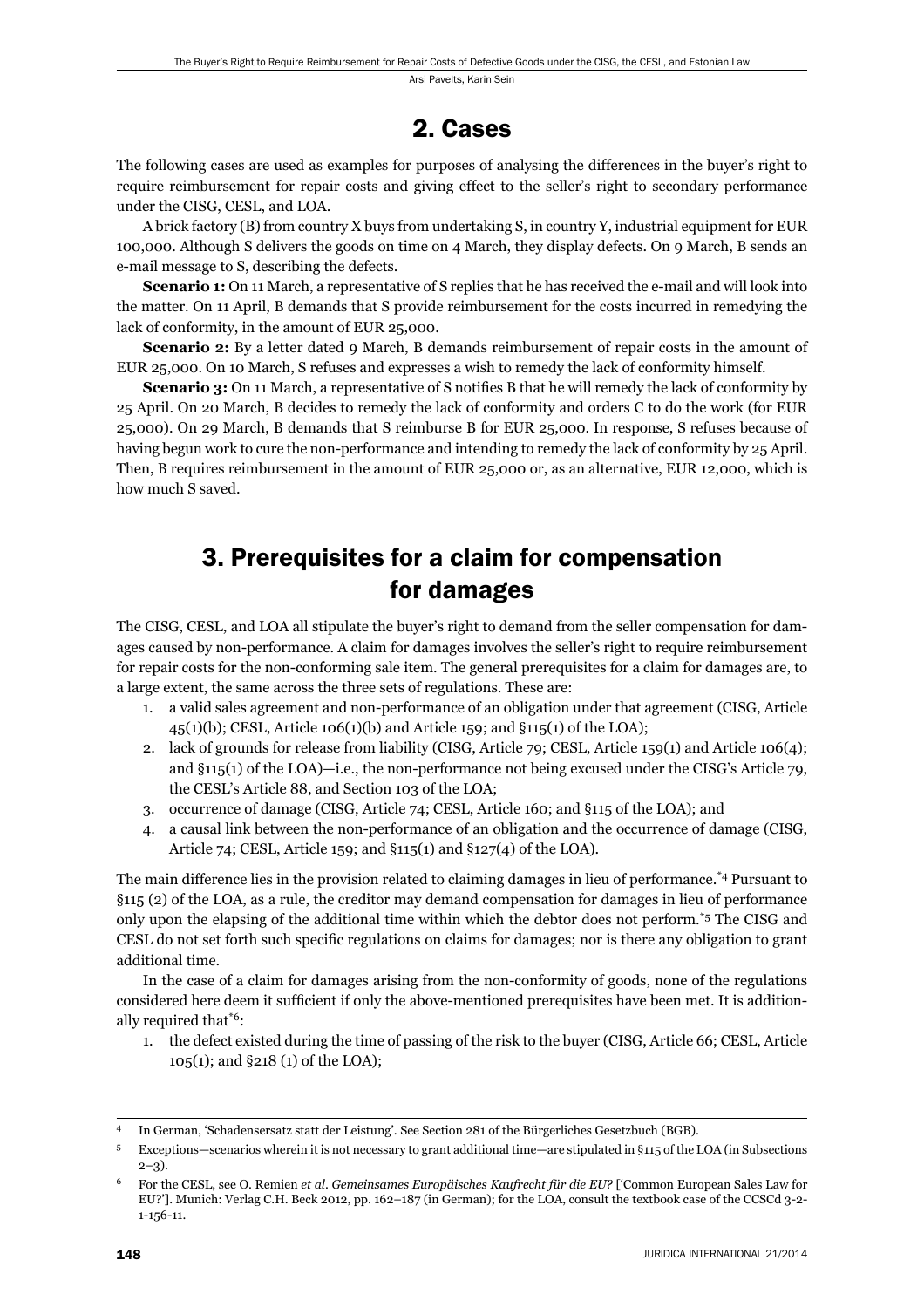- 2. the buyer was not aware of the defect at the time of entering into the contract and did not have to be aware of it (CISG, Article 35(3); CESL, Article 104; and §218 (4) of the LOA);
- 3. no agreement restricting the liability of the seller has been concluded, or the seller may not rely on an agreement of this nature (CISG, Article 79; CESL, Articles 1 and 108; and §221 (2) of the LOA); and
- 4. the buyer has given notice of the defect on time (CISG, Article 39; CESL, Article 122(1); and §220 (3) and §221 of the LOA).\*7

With respect to claims for damages resulting from non-performance or non-conforming performance, excusability is considered the general standard for liability by all of the regulations (CISG, Article 79; CESL, Article 88; and §103 of the LOA). However, there is some debate under Estonian law as to whether the seller is released from liability if the lack of conformity of the goods is caused by *force majeure*—i.e., is excused. In this respect, differing views have been taken in the legal literature and the practice of the Supreme Court is inconsistent.\*8

## 4. The purpose of the seller's right to secondary performance

The main example of a non-conforming performance by a seller is a defect in the goods sold (see CISG, Article 34; CESL, Articles 99–102; and §217 of the LOA). This condition grants the buyer the right to legal remedies. The buyer may, in principle, choose which legal remedy to exercise. First and foremost, the buyer has to make an economic decision expressing whether he wants to uphold the contract (claim performance) or avoid (even if only partially) further performance by the debtor (e.g., via withdrawal, price reduction, or a claim for compensation for damage in lieu of performance). The analysis below focuses on the conditions and limitations for filing a claim for damages in respect of remedying a lack of conformity of goods.

For purposes of balancing the parties' interests in the performance of the contract, particularly with regard to bearing the costs of performance and expected profi t from the performance, the exercise of legal remedies that terminate the seller's duty of performance—i.e., preclude substitute performance or repair is usually limited. The idea is to ensure that the seller has an opportunity to complete the contractual performance and earn the total purchase price (through so-called secondary performance).\*9 The legal solution and the manner in which this purpose is achieved vary considerably in the regulations under comparison, having a direct effect on the balance of rights of the seller and buyer and on their possibilities to act.

As a rule, damage resulting from the remedying of the defect materialises when the buyer commissions repair work from a third party and files a claim for damages against the seller to recover the repair costs. Such damages in the form of repair costs can be considered to be damages in lieu of performance. Damages in lieu of performance are a form of damages that could be avoided through the seller repairing or replacing the goods—i.e., by the seller's secondary performance.\*10 Therefore, in the case of a claim for damages in lieu of performance, the buyer no longer wants the seller to perform and will gain the positive interest intended in the contract through the claim for compensation for damages. This renders the seller's

The claim may still be filed, provided that the defect constitutes a circumstance that the seller was aware of or should have been aware of (see the CESL's Article 122(6) and, providing similarly, §221 of the LOA).

<sup>8</sup> On this problem, see K. Sein. Estland – ein Versuchsfeld für das Europäische Privatrecht? ['Estonia—a Test Country for European Private Law?']. – *European Union Private Law Review* 2013/1, pp. 15–16 (in German). See also CCSCd, 3-2-1- 156-11; CCSCd, 3-2-1-55-12, both available via http://www.nc.ee/ (in Estonian) (most recently accessed on 17.2.14).

<sup>9</sup> For example, P. Varul *et al*. *Võlaõigusseadus I. Kommenteeritud väljaanne* ['Law of Obligations Act I. Commented edition]. Tallinn: Juura 2006, pp. 341, 387–388, 393–394 (in Estonian); R. Schulze. *Common European Sales Law (CESL): A Commentary*. Baden-Baden, Germany: C.H. Beck, Hart, Nomos, 2012, Article 109, comments 1–3; E.C. Schneider. The seller's right to cure under the Uniform Commercial Code and the United Nations Convention on Contracts for the International Sale of Goods. – *Arizona Journal of International and Comparative Law* 1989–1990, pp. 69–103.

<sup>10</sup> On the definition of damages in lieu of performance, see S. Lorenz. Grundwissen – Zivilrecht: Schadensarten bei der Pflihtverletzung (§280 II, III BGB) ['Ground Knowledge—Civil Law: Claim for Damages by Breach of Obligation (§280 II, III BGB]. – *Juristische Schulung* 2008/3, pp. 203–205 (in German); P. Ostendorf. Die Abgrenzung zwischen Schadensersats statt und neben der Leisung – Versuch einer Neubetrahtung ['Differentiation of Damages Together With and in lieu of Performance—Attempt for a Revision]. – *Neue Juristische Wochenschrift* 2010, pp. 2833–2838 (in German).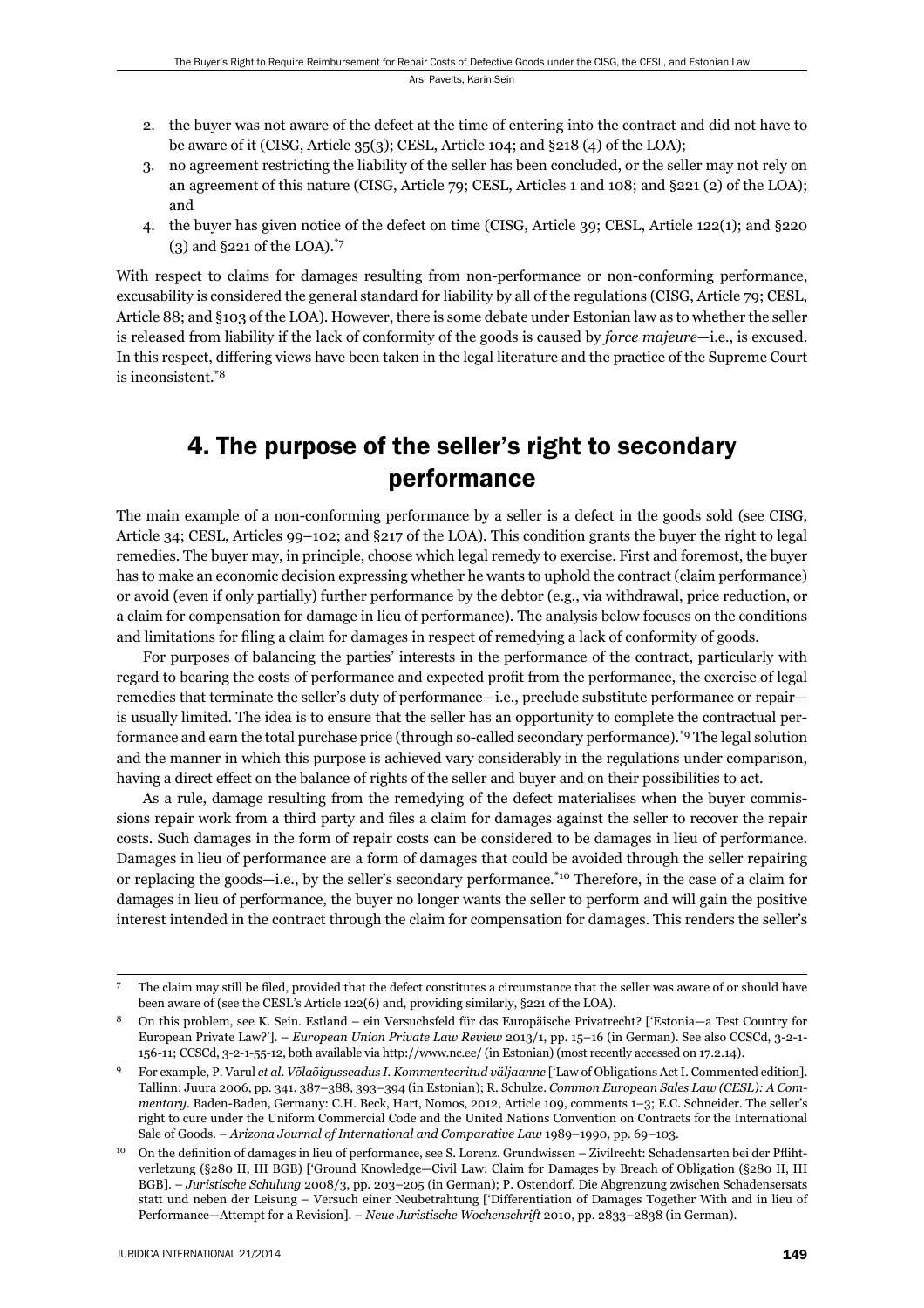performance impossible and the claim for performance is terminated.\*11 This, however, means that the seller must deduct damages related to substitute performance from the anticipated profit under the contract (i.e., from the purchase price). Thereby, the seller loses the expected profit under the contract. Next, we will analyse how the seller's right to secondary performance functions in the CISG, CESL, and LOA.

Unlike the LOA and the Bürgerliches Gesetzbuch (BGB), the CISG and CESL do not stipulate any stricter requirements for compensation for damages in lieu of performance compared to damage claim together with performance.<sup>\*12</sup> The buyer's right to demand compensation for damages does not require the granting of additional time for the seller.\*13 Accordingly, the buyer is not, in principle, forbidden to make a claim for damages in lieu of performance as the first legal remedy (compare the CISG's Article  $45(1)(b)$ ) and the CESL's Article 106(1)).\*14 *Inter alia*, the buyer may, in the case of defective goods, require reimbursement of repair costs by filing a claim for damages.<sup>\*15</sup> It does not, however, follow from the terms of the CISG and CESL that the seller cannot remedy the lack of conformity at his own expense and thereby avoid damages related to the buyer's right of recourse arising on account of repair costs.

The seller has an opportunity to remedy the lack of conformance at his own expense through the institution of cure under the CISG's Article 48 and the CESL's Article 109. Cure is one of the most important means to ensure that the contract will still be performed while the buyer's right to terminate the contract is restricted and the seller is given another chance to earn the total purchase price and minimise his losses.<sup>\*16</sup> In this respect, the purpose of cure is largely similar to the granting of additional time under the BGB and LOA.\*17 However, there is a considerable difference in how cure is given effect in balancing of the interests of the buyer and seller. Since the regulation of cure differs somewhat between the CISG and CESL, the prerequisites for the seller's right to cure and its significance for the buyer's claim for reimbursement of repair costs are analysed separately.\*18

# 5. The seller's right to secondary performance under the CISG

Pursuant to the CISG (Article 48(1)), the seller may, even after the date for delivery, remedy at his own expense any failure to perform his obligation.<sup>\*19</sup> The seller has this right, however, only if he can remedy the non-performance without unreasonable delay and without causing the buyer unreasonable inconvenience or uncertainty of the seller's reimbursement of expenses advanced by the buyer.\*20 The essence of the right

<sup>11</sup> Compare Section 281(4) of the BGB. See, for example, H. Prütting *et al*. (eds). *BGB. Kommentar* ['The BGB: A Commentary'], 8th ed. Cologne, Germany: Luchterhand Verlag 2013, Section 281, margin No. 22-23 (in German).

See Subsection 4.3.

<sup>&</sup>lt;sup>13</sup> Münchener Kommentar. Bürgerliches Gesetzbuch. Schuldrecht. Besondere Teil I. Band 3. §§ 433-610. CISG. 6. Auflage ['BGB §§ 433-610 and CISG: A Commentary ']. Munich: C.H. Beck 2012, Article 47, margin No. 2 (in German); AG München (Judgement. V. 23. Juni 1995 – 271 C 18968/94), CISG-Online, No. 368 (in German).

<sup>14</sup> M. Schönknecht. *Die Selbstvornahme im Kaufrecht* ['Substitute Transaction in Sales Law]. Doctoral dissertation. Baden-Baden, Germany: Nomos 2012, p. 127 (in German); M. Schmidt-Kessel (ed.). *Ein einheitliches europäisches Kaufrecht? Eine Analyse des Vorschlags der Kommission* ['Common European Sales Law? Analysis of EC`s Proposal]. Munich: Sellier 2012, pp. 504–506 (in German).

<sup>15</sup> See OGH (Judgement. V. 14. January 2002 – 7 Ob 3001/01t), Internationales Handelsrecht 2002, 76, 80,see also CISG-Online, No. 643; AG München (Judgement. V. 23. June 1995 – 271 C 18968/94), CISG-Online, No. 368 (all in German).

<sup>16</sup> For the CESL, see S. Kruisinga. The seller's right to cure in the CISG and the Common European Sales Law. – *European Review of Private Law* 2011/6, p. 910; R. Schulze (see Note 9), Article 109, Comment 1. On the CISG, see J. von Staudinger. *Kommentar zum BGB mit Einführungsgesetz un Nebengesetzen. Wiener UN-Kaufrecht. CISG. Neubearbeitung* ['CISG Commentary. Revised edition]. Berlin: Walter de Gruyter, Article 48, margin No. 2-7 (in German).

<sup>17</sup> For more on this, see Subsection 4.2 of the paper. For a comparison between additional time and right to cure under the BGB, see S.H. Höffmann. *Die Nachfrist im Leistungsstörungsrecht* ['Additional Time in case of Breach of Obligation]. Doctoral dissertation. Frankfurt am Main: PL Academic Research 2013 (§4, §6 II, III) (in German); U.G. Schroeter. Das Recht zur zweiten Andienung im System des Schuldrechts ['Right to Secondary Performance in Law of Obligations Systematics]. – Archiv für die civilistische Praxis 207 (2007), pp. 28–63 (in German). – DOI: http://dx.doi.org/10.1628/000389907780054136.

<sup>&</sup>lt;sup>18</sup> This analysis focuses only on the right to secondary performance after the date for delivery has passed.

<sup>19</sup> In German thought, the concept is *Recht zur zweiten Andienung*; see *Münchener Kommentar* (Note 13), Article 48, margin No.1 (in German).

<sup>&</sup>lt;sup>20</sup> Right to cure is an actual rule, the buyer has to bear the burden of proof with respect to any unreasonableness. See J. von Staudinger (Note 16), Article 48, margin No. 46 (in German); P. Schlechtriem, I. Schwenzer. *Kommentar zum Einheitlichen*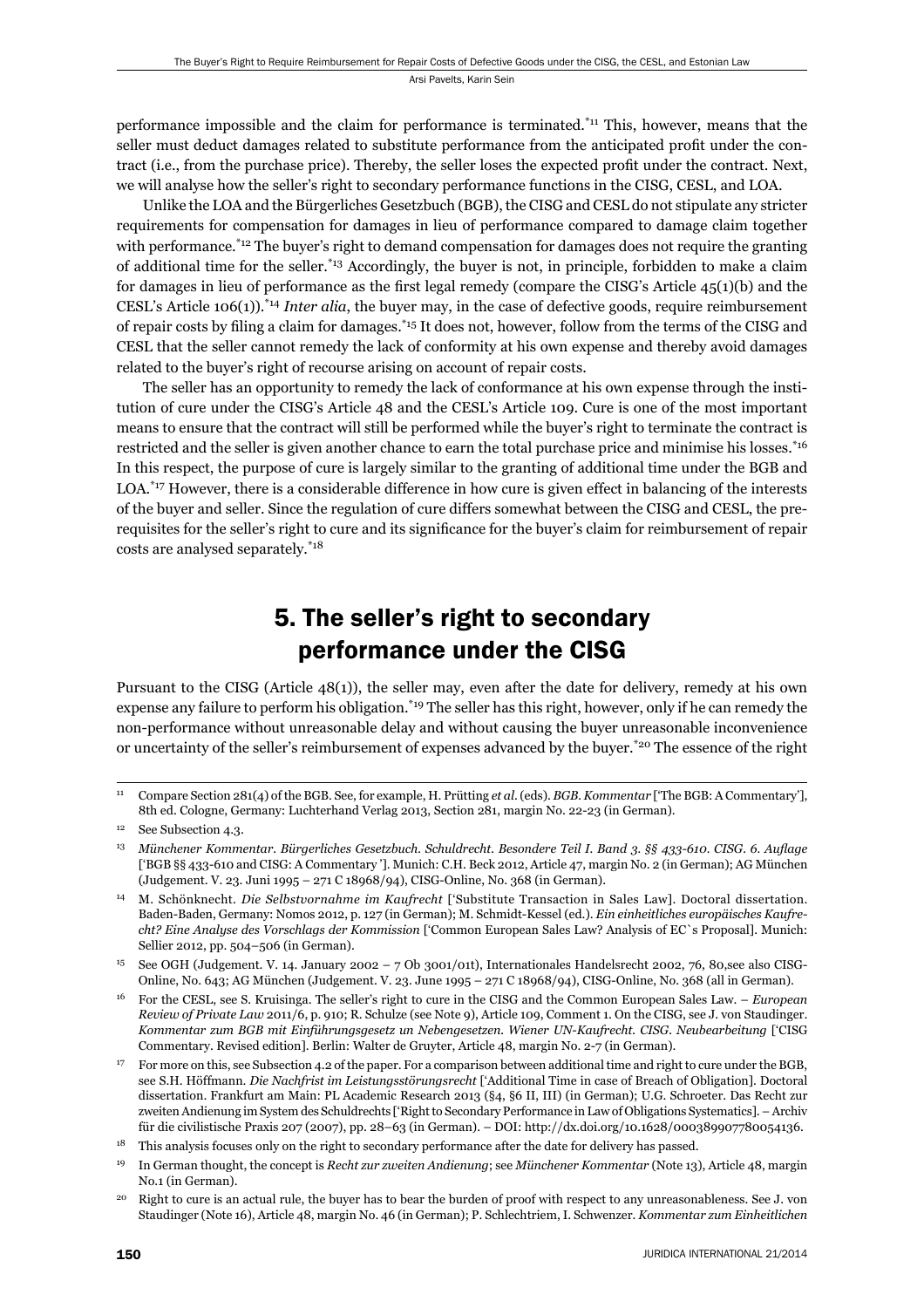to cure is the limiting of the buyer's rights and thereby creation of a possibility for the seller to remedy the lack of conformity at his own expense. Therefore, at the time of cure—i.e., until the remedying of the lack of conformity turns into an unreasonable delay (see Article  $48(1)^{*21}$ —the buyer may not exercise legal remedies that are inconsistent with the remedying of the non-performance by the seller (see CISG, Article 48(1) and the second sentence of paragraph 2).

The seller's second chance for performance that is guaranteed through cure does not materialise automatically. There is no general restriction on the buyer's choice of legal remedies or on the seller's right to remedy the lack of conformity at his own expense.<sup>\*22</sup> Cure is merely the seller's right to remedy the lack of conformity at his own expense, a right given effect only if he actively exercises it. How is the seller's right to cure given effect?

It is not apparent from the first paragraph of the CISG's Article 48 what the seller has to do to enjoy the rights and protection related to cure. In addition, the wording of Article 48(1) does not stipulate that the creation of the right to cure depends on the seller notifying the buyer of his wish to remedy the lack of conformity at his own expense. However, the seller's obligation to notify can be inferred from the principle of good faith (CISG, Article 7(1)), as otherwise it would remain unclear for the buyer what his legal position is, including whether he has the right to reduce the price or require reimbursement of repair costs, until the reasonable period for cure expires.\*23

On the other hand, the seller risks losing the protection guaranteed by cure if he fails to notify of his intention to cure, because the buyer's legal remedies have their limitations only if notice of the intention to cure is given (under Article 48(1) and the second sentence of paragraph 2). It follows that, in order to obtain the right to cure and the related protection, the seller must notify the buyer and offer to remedy the lack of conformity. The seller's right to notify of cure is not, however, unlimited. In the interests of legal clarity, the seller must offer to cure without unreasonable delay after the buyer has notified him of the lack of conformity (see Article 39).\*24

**Sample case, scenario 1:** B has a claim for reimbursement of repair costs under the CISG, unless S can claim cure; S does not have the protection of cure, because he has not notified B of his intention to cure in due time and has not remedied the lack of conformity without unreasonable delay (see CISG, Article 48(1)). Accordingly, S must pay EUR 25,000.

The effects of cure arise at the time of notification of the intention to cure. The essence of cure is that the buyer may not, at the time of cure, use legal remedies inconsistent with the seller's right to remedy the lack of conformity at his own expense (see Article 48(1) and the second sentence of paragraph 2). The CISG's Article 48(1) does not explicitly specify what the relationship between cure and the buyer's claim for repair costs is. However, on account of the nature of the claim for repair costs terminating performance under the contract, it must be deemed inconsistent with the seller's right to remedy the lack of conformity at his own expense if the buyer files a claim for repair costs. Accordingly, it follows from the combined effect and purpose of Article 48(1) and the second sentence of the second paragraph that at the time of cure the buyer cannot demand compensation for repair costs—i.e., have a third party remedy the lack of conformity of the sale item at the seller's expense.\*25 This is so mainly because otherwise the purpose of the regulation of

*UN-Kaufrecht. – CISG-* ['CISG Commentary]. Munich: Verlag C.H. Beck 2013, Article 48, margin No. 13 (in German).

<sup>21</sup> For discussion of the period for cure, see C.M. Bianca, M.J. Bonell. *Commentary on the International Sales Law*. Mailand, Germany: Giuffrè 1987, Article 48, 2.1.1.1.2; P. Schlechtriem, I. Schwenzer (*ibid*.), Article 48, margin No. 9.

<sup>22</sup> With respect to the non-existing priority of the claim for performance, see C. Benicke in *Münchener Kommentar zum HGB. CISG*, Chapter 3 (HGB and CISG Commentary). Munich: C.H. Beck 2013, Article 46, margin No. 2 (in German); M. Schönknecht (see Note 14), p. 129 (in German).

<sup>23</sup> S. Kröll *et al*. (eds). *The United Nations Convention on Contracts for the International Sale of Goods: Article by Article Commentary*. Munich: C.H. Beck 2011, Article 48, Comment 13.

<sup>24</sup> *Münchener Kommentar* (see Note 13), Article 48, margin No. 8a (in German); see also P. Schlechtriem in *Lebendiges Recht. Festschrift für Reinhold Trinkner zum 65. Geburtstag* ['Changing Law. Collection for Reinhold Trinkner's 65th Birthday]. Heidelberg, Germany: Verlag Recht und Wirtschaft GmbH 1995, pp. 321, 328 *ff* (in German).

<sup>25</sup> J. von Staudinger (see Note 16), Article 48, margin No. 31, margin No. 35 (in German); *Münchener Kommentar* (see Note 13), Article 48, margin No. 21-22 (in German); P. Schlechtriem, I. Schwenzer (see Note 20), Article 48, margin No.21 (in German); M. Karollus. UN-Kaufrecht: Vertragsaufhebung und Nacherfüllungsrecht bei Lieferung mangelhafter Ware ['CISG: Termination and Claim for Performance by Delivery of Defective Goods]. – Zeitschrift für Wirtschaftsrecht 1993, p. 491 *ff* (in German); see also OGH (Judgement. V. 14. January 2002 – 7 Ob 3001/01t), Internationales Handelsrecht 2002, 76, 80, also CISG-Online, No. 643 (in German); OLG Hammburg (Judgement. V. 9. Juni 1995 – 11 U 191/94), NJW-RR 1996, 179, 180, also IPRax 1996, 269 (in German).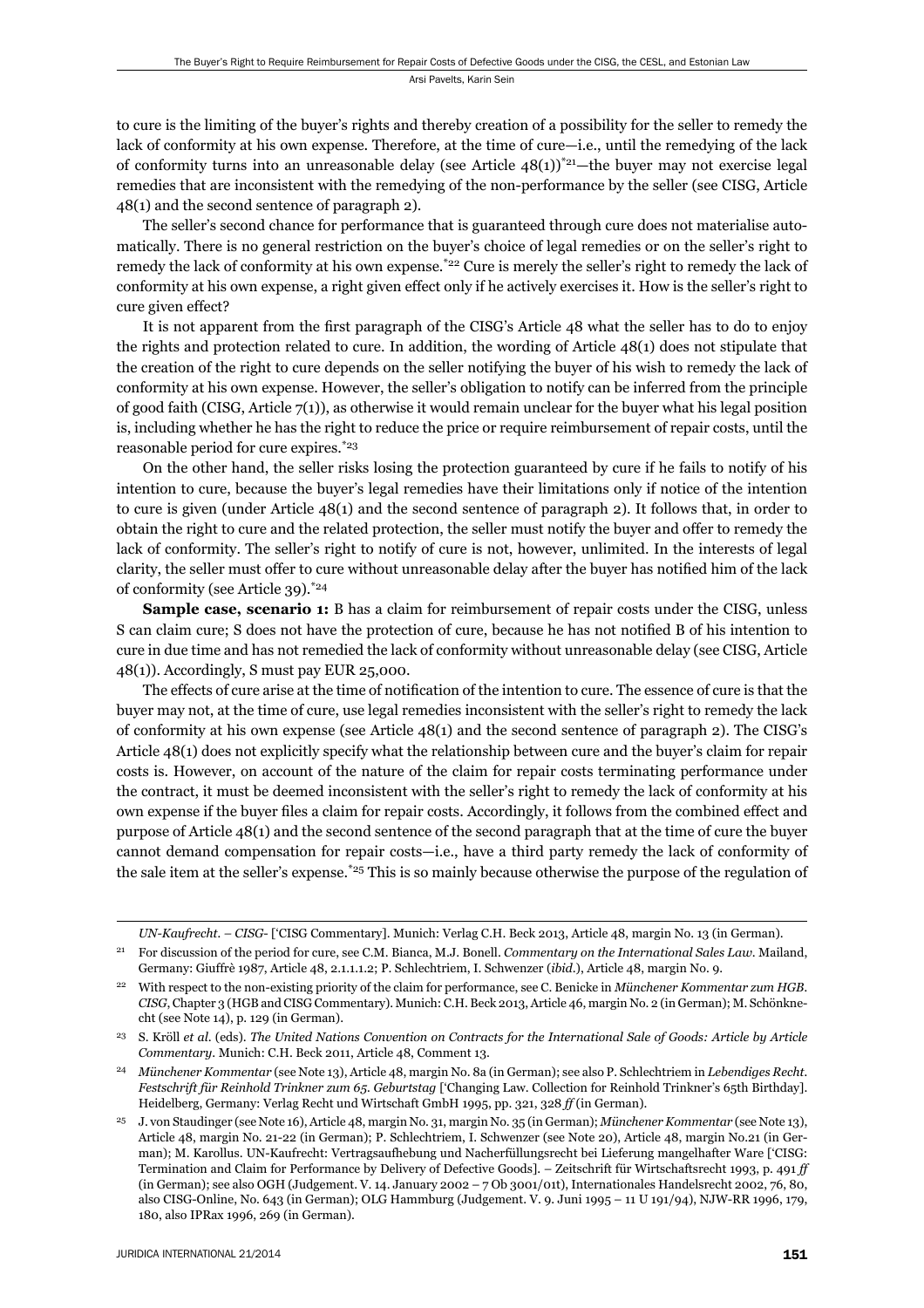cure would not be achieved in the context of repair costs—granting the seller a second chance. If the buyer were allowed to claim repair costs, it would be impossible for the seller to remedy the lack of conformity at his own expense and minimise costs; neither could the seller avoid compensating for a third party's profit. Therefore, cure prevails over the buyer's claim for repair costs, which is a legal remedy contrary to the purpose of cure. Such an interpretation is also supported by the legal literature.\*26

**Sample case, scenario 2:** Since S offered to cure right after B notified him of the lack of conformity (see the CISG, Article 48(1))—i.e., in due time—B's claim for damages does not preclude S's right to cure. Here, B's claim is unsuccessful.

The seller's right to cure may also arise when he, in fact, has no such right under the first paragraph of Article 48 of the CISG.\*27 If, in such a case, the seller still offers to cure, the result set out in the second paragraph of that article comes about. Thus the seller's right to cure arises if he has been late in offering to cure or has offered to cure in a manner otherwise inconsistent with the buyer's interests under Article 48(1) but the buyer notifies of the refusal of cure with unreasonable delay or fails to do so altogether.<sup>\*28</sup> In such a case, the seller is deemed to have agreed to the cure by dint of conduct. But if the buyer refuses an offer to cure in due time, the seller will not have the protection arising from cure. In such a case, the existence of the right to cure should be assessed only pursuant to the CISG's Article  $48(1)$ <sup>\*29</sup>

**Sample case, scenario 3:** Since B has not replied to S's offer to cure, the CISG's Article 48(2) shall apply, meaning that B cannot claim reimbursement for repair costs (see also paragraph 1 and the second sentence of paragraph 2).

If, despite the creation of the right to cure (CISG, Article 48(1) and the second sentence of paragraph 2), the seller does not remedy the lack of conformity during the period for cure or refuses to cure,<sup>\*30</sup> the limitations on the buyer's legal remedies no longer apply. The buyer may, at his discretion, exercise a legal remedy available in consequence of the non-performance. Among the options available is requiring compensation for repair costs.\*31

## 6. The seller's right to secondary performance under the CESL

The regulation of cure under the CESL's Article 109 is considerably different from the under the CISG. Firstly, the seller has a right to offer cure only in the case of non-conforming performance. In cases of delay, the parties' rights are ensured through the regulation of additional time (in Article 115(1)) and a right to damages (in Articles 159–165). Secondly, the seller's right to cure is not precluded by the buyer's (earlier) withdrawal from the contract (see Article 109(3)). Thirdly, the seller has a general right to cure. The existence of the right to cure is presumed. The buyer may refuse an offer to cure only in the cases specified in Article 109, paragraphs 4a–4c.<sup>\*32</sup> Fourthly, the CESL's Article 109(2) clearly provides that, in order to cure, the seller must notify the buyer of the offer to cure. The seller has the right to cure only if he offers to cure the lack of conformity immediately after the buyer has informed him thereof.\*33

**Sample case, scenario 1:** B has a claim for reimbursement of repair costs, except when S can claim cure. Since S has not offered to cure, he does not have the protection arising from cure (see Article 109(6)). In this case, S must pay EUR 25,000.

<sup>26</sup> *Münchener Kommentar* (see Note 13) (Article 46, margin No. 64; Article 48, margin No. 21; and Article 74, margin No. 35); J. von Staudinger (see Note 16), Article 48, margin No. 35; P. Schlechtriem, I. Schwenzer (see Note 20), Article 48, margin No. 21, 23 (all in German).

<sup>&</sup>lt;sup>27</sup> C. Brunner. *UN-Kaufrecht – CISG. Kommentar* ['CISG Commentary]. Berlin: Stämfli 2004, Article 48, margin No. 13 (in German); P. Schlechtriem, I. Schwenzer (*ibid*.), Article 48, margin No. 27.

<sup>28</sup> As a rule, the buyer must notify of refusal quickly but need not do so immediately: W.-A. Achilles. *Kommentar zum UN-Kaufrechtsübereinkommen (CISG)* ['CISG COmmentary]. Neuwied, Germany: Luchterhand (200), Article 48, margin No. 9 (in German); J. von Staudinger (see Note 16), Article 48, margin No.42 (in German).

<sup>29</sup> C. Brunner (see Note 27), Article 48, margin No. 14 (in German).

<sup>30</sup> OLG Hammburg (Judgement. V. 9. June 1995 – 11 U 191/94), NJW-RR 1996, 179, 180, also asIPRax 1996, 269 (in German).

<sup>31</sup> J. von Staudinger (see Note 16), Article 48, margin No. 34 (in German).

<sup>32</sup> S. Kruisinga (see Note 16), paragraph 4.3 on pp. 918-919.

<sup>33</sup> Compare with the buyer's obligation to notify as described by S. Kruisinga (*ibid*.), paragraph 4.3 on p 918-010.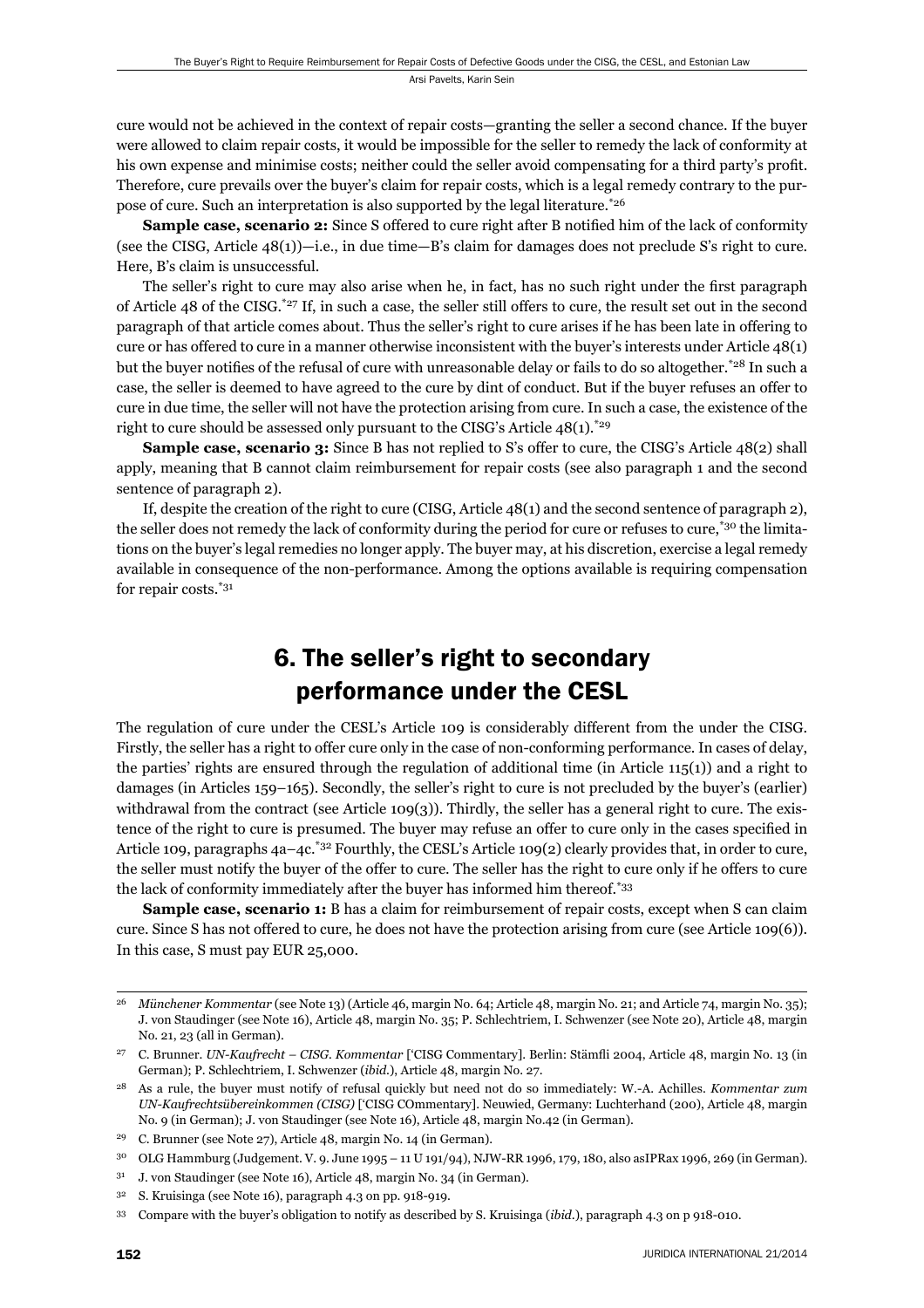Similarly to the CISG, the CESL does not explicitly regulate the relationship between cure and the buyer's claim for repair costs. However, making a claim for repair costs must be deemed inconsistent with the seller's right to cure also under the CESL (Article 109(6)); see Section 5 of this paper.

Similarly to that under the CISG, cure here has a restrictive effect on the buyer's legal remedies, as otherwise cure would not serve its purpose.<sup>\*34</sup> Pursuant to the CESL's Article 109(6), the buyer may withhold performance pending cure, but the rights of the buyer that are inconsistent with allowing the seller some time to effect cure are suspended until that time has elapsed. Therefore, from the time the seller offers to cure until cure is effected—i.e., until refusal of cure (see Article 109(4))—the buyer may not withdraw from the contract, reduce the price, or demand compensation for damages in lieu of performance.\*35 *Inter alia*, the buyer may not demand compensation for repair costs. The CESL does not explicitly specify the outcome of a situation wherein the buyer has filed a claim for compensation for repair costs before the seller has offered to cure—for example, in the notice of non-conformity. Evidently the seller's right to cure should not be precluded in such a case either, because otherwise the race between the buyer's claim for repair costs and the seller's notice of offer to cure could lead to a result that is inconsistent with the purpose of cure. This is indirectly confirmed by Article 109(3), pursuant to which an offer to cure is not precluded even if the buyer has already withdrawn from the contract. The result should not be different in the case of filing a claim for repair costs.

**Sample case, scenario 2:** Since S offered to cure right after B notified him of the lack of conformity (see Article 109(2)—i.e., in due time—B's preventive claim for damages does not preclude S's right to cure, and B's claim is unsuccessful.

Unlike the CISG's Article 48(2), the CESL in its Article 109 does not explicitly regulate the situation wherein the seller offers to cure but violates the conditions of cure. Pursuant to paragraph 1 of the CISG's Article 48, the seller has to consider, *inter alia*, the interests of the buyer when offering to cure; however, the CESL's Article 109(2) merely stipulates that the seller must notify of the offer to cure without undue delay. It is not clear what the consequence of the seller's violation would be. Pursuant to the CISG's Article 48(2), the buyer must notify the seller of any refusal of cure, and the buyer is deemed to have agreed to the cure if he does not object. Because of the principle of *favor contractus*, which is firmly established in regulation of cure under the CESL, an interpretation should be preferred according to which the buyer's failure to notify of the refusal of cure or unduly delayed notification gives rise to the seller's right to cure. A different result would lead to non-compliance with the principle of good faith. The foregoing should apply also if the buyer has the right to refuse an offer to cure under Article 109, paragraphs 4a–4c but fails to exercise that right. It follows from the logic of the CESL's Article 109, paragraphs 2 and 4 that cure can only be precluded via timely refusal of an offer to cure by the buyer. This conclusion is supported by the burden of proof borne by the buyer in respect of circumstances precluding cure.\*36

**Sample case, scenario 3:** Since B has not refused an offer to cure (see Article 109(4)), S has a right to cure (Article 109(2)). In this case, B's repair costs shall not be reimbursed (see Article 109(6)).

## 7. The seller's right to secondary performance under the LOA

#### 7.1. The buyer's obligation to grant additional time

The LOA grants the seller a secondary performance and the possibility to earn thereby the total purchase price through the buyer's obligation to grant additional time, an obligation rooted in the BGB.\*37 Therefore, the view has been taken in commentary on the LOA that in the case of lack of conformity of a sale item, the buyer, at first, usually has only the right to demand performance, whereas other legal remedies are secondary.<sup>\*38</sup> Among other things, the buyer may, as a rule, demand compensation for repair costs (that is,

<sup>34</sup> S. Kruisinga (*ibid*.), pp. 916–917; also R. Schulze (see Note 9), Article 109, Comment 27.

<sup>35</sup> Similarly R. Schulze (*ibid*.), Article 109, comments 27–33.

<sup>36</sup> S. Kruisinga (see Note 16), paragraph 4.3, on p. 918

<sup>37</sup> See P. Varul *et al*. (Note 9), p. 391 (in Estonian); compare BGB, sections 280, 281.

<sup>38</sup> See P. Varul *et al*. *Võlaõigusseadus II. Kommenteeritud väljaanne* ['Law of Obligations Act II. Commented edition]. Tallinn: Juura 2007, p. 37 (in Estonian); this does not apply to the buyer's right to withhold performance under sections 110 and 111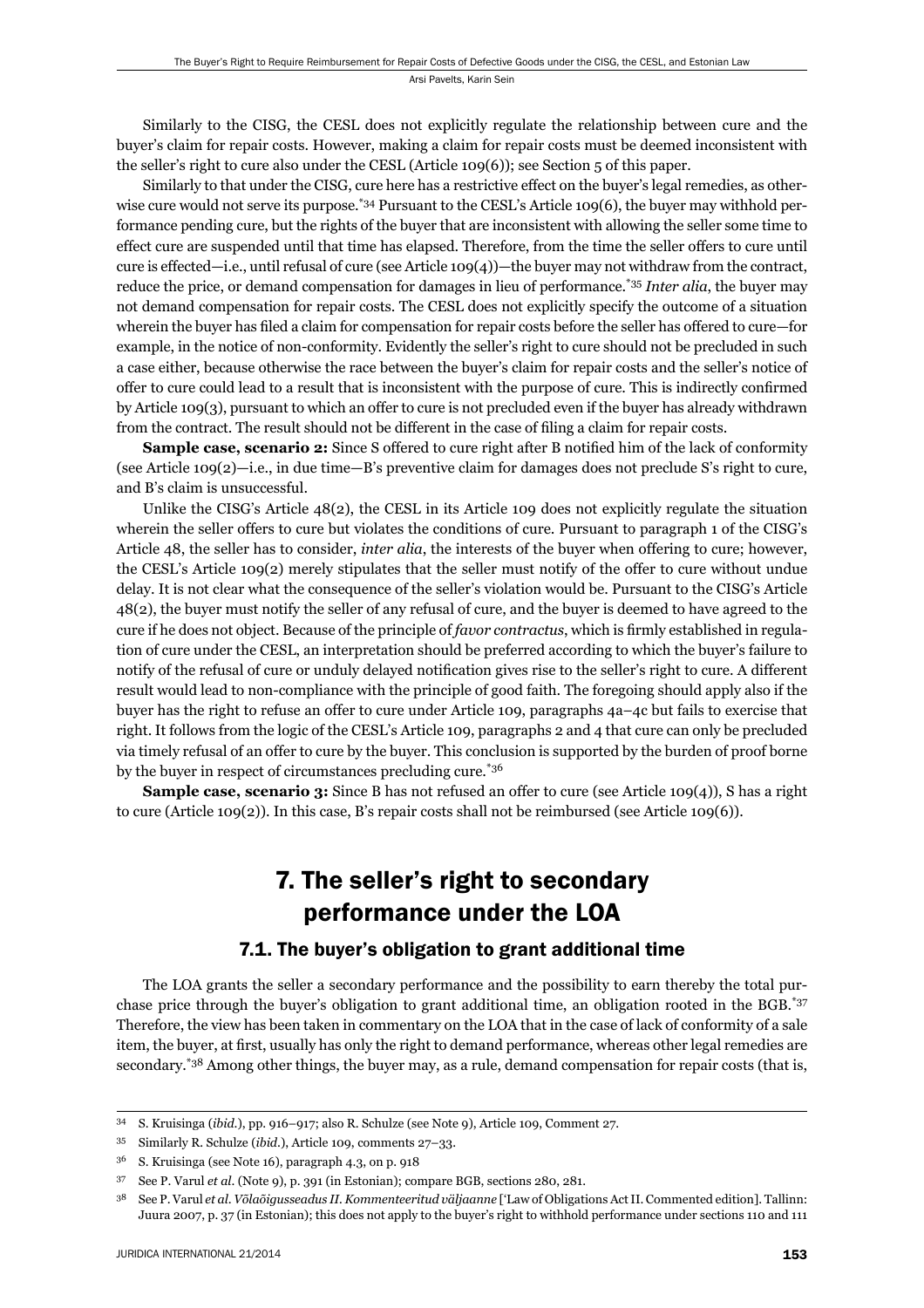damages in lieu of performance) only if the buyer has granted the seller additional time to remedy the lack of conformity but the seller has failed to do so within that time (see  $§115(2)$  of the LOA; compare the first sentence of paragraph 1 of §281 of the BGB).\*39 The additional time gives the seller his last chance to remedy any lack of conformity.\*40 In exceptional circumstances, the buyer may claim damages without granting additional time (see  $\S 115(3)$  and (4) of the LOA).<sup>\*41</sup>

The requirement that the buyer grant the seller additional time presumes active intervention on the buyer's part in shifting from the claim for performance to a claim for damages in lieu of performance. This applies to repair costs as a subcategory of claims for damages in lieu of performance.\*42 It is both the right and the obligation of the buyer to grant an additional amount of time. This is a right because of the possibility of shaping all of the various legal remedies at his disposal and also for achieving legal certainty with respect to filing a claim for damages in lieu of performance or withdrawal from contract (see §115(3) and §116(2) of the LOA). But it is also an obligation: without additional time, the buyer cannot, in general, exercise legal remedies that terminate the claim for performance.\*43

**Sample case, scenarios 1–3:** Since B has not granted additional time for S to remedy the lack of conformity, he has no right to claim reimbursement of repair costs (under §115(2) of the LOA). Under the LOA, unlike under the CISG and CESL, B's claim will not be successful even in scenario 1.

Mere notification by the buyer of the non-conformity of the goods (see §220 of the LOA and similarly addressed in the CISG's Article 39 and the CESL's Article 122) is not equivalent to the granting of an additional span of time, because these notices serve different purposes (compare §220(3) of the LOA and §115(2) of the LOA). The notice of granting additional time must make it clear for the seller that he is being given a last chance to remedy the lack of conformity.\*44

The additional time granted to the seller must be reasonable in length (under §114(1) of the LOA). If the buyer demands performance of an obligation but does not grant an additional span of time therefor, reasonable additional time is presumed to have been granted. The law presumes that the additional span of time commences also when the buyer submits a claim for performance or a notice stating that he still wants performance. Such regulation does not provide legal certainty. It also follows from the second and third sentence of Section 114 that the length of the additional stretch of time or its having elapsed does not have to be specified.<sup>\*45</sup> However, the seller must keep in mind that if he does not start to remedy the lack of conformity after receiving the claim for performance, the buyer may, after reasonable time has passed from the submission of the claim for performance, demand compensation for repair costs even if no additional time has been expressly granted. Therefore, the seller bears the risk related to interpreting the buyer's declaration of intention to grant an additional amount of time. If the buyer has granted an unreasonable amount of additional time for performance, it shall be extended to a span of time that is reasonable in length.\*46

#### 7.2. Claims for repair costs under the LOA's §222 (5)

The buyer's right to repair an item himself and demand the seller to compensate for the repair costs stems also from §222 (5) of the LOA, which stipulates that if the purchaser legitimately requires the repair of a thing and the seller fails to repair that thing within reasonable time, the purchaser may repair the thing or have the thing repaired and then claim compensation for any reasonable costs incurred in so doing from

of the LOA (compare CISG, Article 48(2) and CESL, Article 109(6)).

<sup>39</sup> P. Varul *et al*. (see Note 9), pp. 387–388 (in Estonian); see also CCSCd, 3-2-1-5-12.

<sup>40</sup> *Ibid*., p. 388.

<sup>41</sup> See also CCSCd, 3-2-1-5-12; CCSCd, 3-2-1-106-11; CCSCd, 3-2-1-148-08.

<sup>42</sup> See CCSCd, 3-2-1-115-04. On a similar note, see CCSCd, 3-2-1-62-08; CCSCd, 3-2-1-5-12; CCSCd, 3-2-1-106-11; CCSCd, 3-2- 1-148-08.

<sup>43</sup> An exceptional situation is one wherein the seller delays performance and this delay, in time, turns into a (serious) violation that gives the creditor the right to immediately claim damages in lieu of performance (see §281 (2) of the BGB or §115 (3), §116 (1)1)–4) of the LOA); the right to reduce a price is not restricted by the obligation to grant additional time (under §112 of the LOA).

<sup>44</sup> P. Varul *et al.* find similarly (see Note 9), p. 388 (in Estonian).

<sup>45</sup> Matters are handled similarly under the BGB. For example, the BGH has stated that a requirement to perform immediately or without undue delay is sufficient (see BGH NJW 2009, p. 3153, in German).

<sup>46</sup> The result is similar under the BGB. For an example, see D. Looschelders. *Schuldrecht. Allgemeiner Teil* ['Law of Obligations. General Part.], Chapter 11. Munich: Vahlen 2013, margin No. 616 (in German).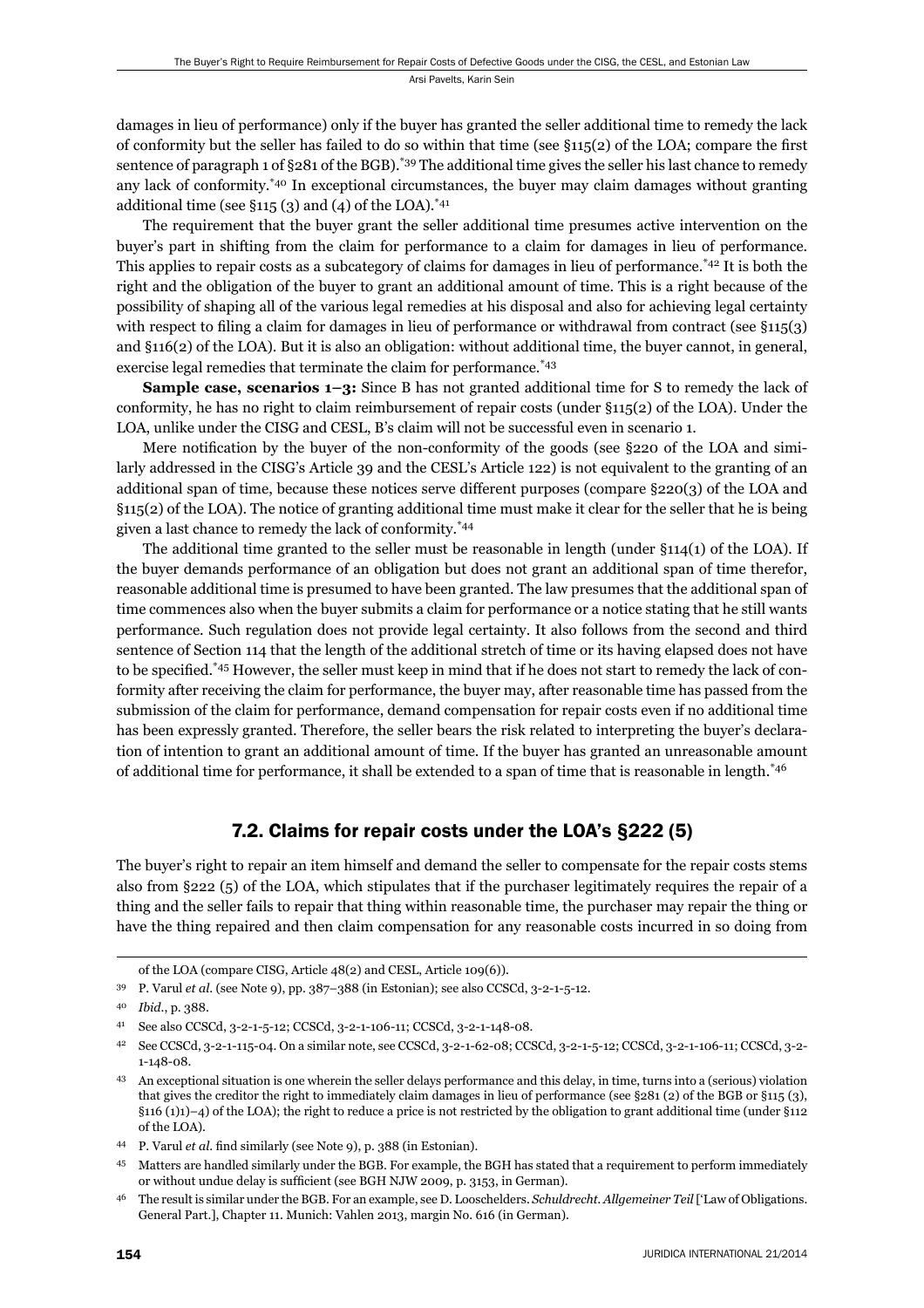the seller. In contrast to §115 (paragraphs 1 and 2) of the LOA, §222 (5) of the LOA regulates the compensation of costs that have already been incurred\*47. Clearly, such a claim has, by nature, the same objective: the reimbursement of costs related to remedying of the lack of conformity. This provision enables the buyer to claim compensation for repair costs from the seller also without granting additional time. The seller's right to secondary performance is ensured by the buyer's obligation to require repair and the seller's subsequent right to remedy the lack of conformity within reasonable time. Accordingly, the seller must show active interest in remedying the lack of conformity when the buyer has submitted a claim for performance. In addition, Section 222 (5) of the LOA requires that the buyer's costs have been incurred after the passing of reasonable time since the submission of the claim for performance.

**Sample case, scenarios 1–3:** Since B has only notified the seller of the lack of conformity and has not submitted a claim for performance to the seller, his claim must not be satisfied (see  $\S 222$  (5)). Under the LOA, unlike under the CISG and CESL, B's claim should not be satisfied, also in the case of scenario 1.

#### 7.3. The seller's right to cure under the LOA

The seller's right to cure is also stipulated in 107 of the LOA, which is based on Article 7.1.4 of the UNIDROIT Principles of International Commercial Contracts (or PICC).\*48 It follows that in Estonian law the seller's right to cure exists together with the institution of granting additional time (i.e., the priority of the claim for performance). It is not clear in the legal literature or court practice what the relationship between those two is. It is mentioned in the commentary on the LOA that the seller's offer to cure may overlap in time with the additional time granted by the buyer.<sup>\*49</sup> Whether the seller can preclude the buyer's right to grant additional time with his offer to cure is debatable. Such an interpretation is not convincing, as it would mean that the seller could extend, by the period for cure, the buyer's right to move from performance to compensation for damages by making a proactive offer to cure and thereby extend the additional time. Secondary performance is guaranteed to the seller through the creation of the right to cure. Therefore, there is no need to provide additional protection for the seller by determining an additional amount of time, all the more because the period for cure and the additional time should not be considerably different in practice.

It follows from the foregoing that in a situation wherein the law prescribes an obligation to grant an additional amount of time for a claim for damages in lieu of performance, thereby setting stricter requirements to the exercise of legal remedies that terminate the claim for performance and ensuring that the seller has a possibility of remedying the lack of conformity at his own cost, the necessity of the right to cure in Estonian law is doubtful.\*50 The objectives pursued with cure—in particular, giving a second chance to the defaulting seller—are achieved through the buyer's obligation to grant additional time, which is explicitly stipulated by the law. Regulation of cure has not been considered a necessary element for the BGB, upon whose example the institution of additional time in the LOA is based, either.<sup>\*51</sup>

Also court practice has, so far, emphasised that additional time must be granted to the buyer as a prerequisite for demanding of repair costs.\*52 The seller's right to cure has been largely overlooked. However, the Civil Chamber of the Supreme Court has noted that if the debtor has offered reasonable cure to the creditor under Section 107 of the LOA in the form of substitute transaction and the creditor has unreasonably rejected it, the future occurrence of damage coincides with the creditor's will and the non-performance by the debtor is no longer the cause of damage.\*53

Finally, it should be mentioned that the practice of the Supreme Court with respect to cure and the granting of additional time is unclear and contradictory and that it, so far, has only addressed the right to withdraw from the contract.\*54 The contradictory nature of Estonian court practice in this regard demonstrates

<sup>47</sup> CCSCd, 3-2-1-98-09, on which basis it is a claim for performance, not a claim for compensation for damages.

<sup>48</sup> P. Varul *et al*. (see Note 9), p. 342 (in Estonian).

<sup>49</sup> *Ibid*., p. 390.

<sup>50</sup> For discussion of the objective of the regulation of cure in the LOA, see P. Varul *et al*. (*ibid*.), pp. 341–343.

<sup>&</sup>lt;sup>51</sup> The BGB, on which the LOA's institution of additional time is based, does not include regulation of cure either. The objectives of cure are achieved through the obligation to grant additional time. See S.H. Höffmann (Note 17), Sections 4 and 5 (in German).

<sup>52</sup> See, for example, CCSCd, 3-2-1-115-04 and, similarly, CCSCd, 3-2-1-106-11 and CCSCd, 3-2-1-148-08.

<sup>53</sup> CCSCd, 3-2-1-128-13.

<sup>54</sup> CCSCd, 3-2-1-11-10; CCSCd, 3-2-1-80-10.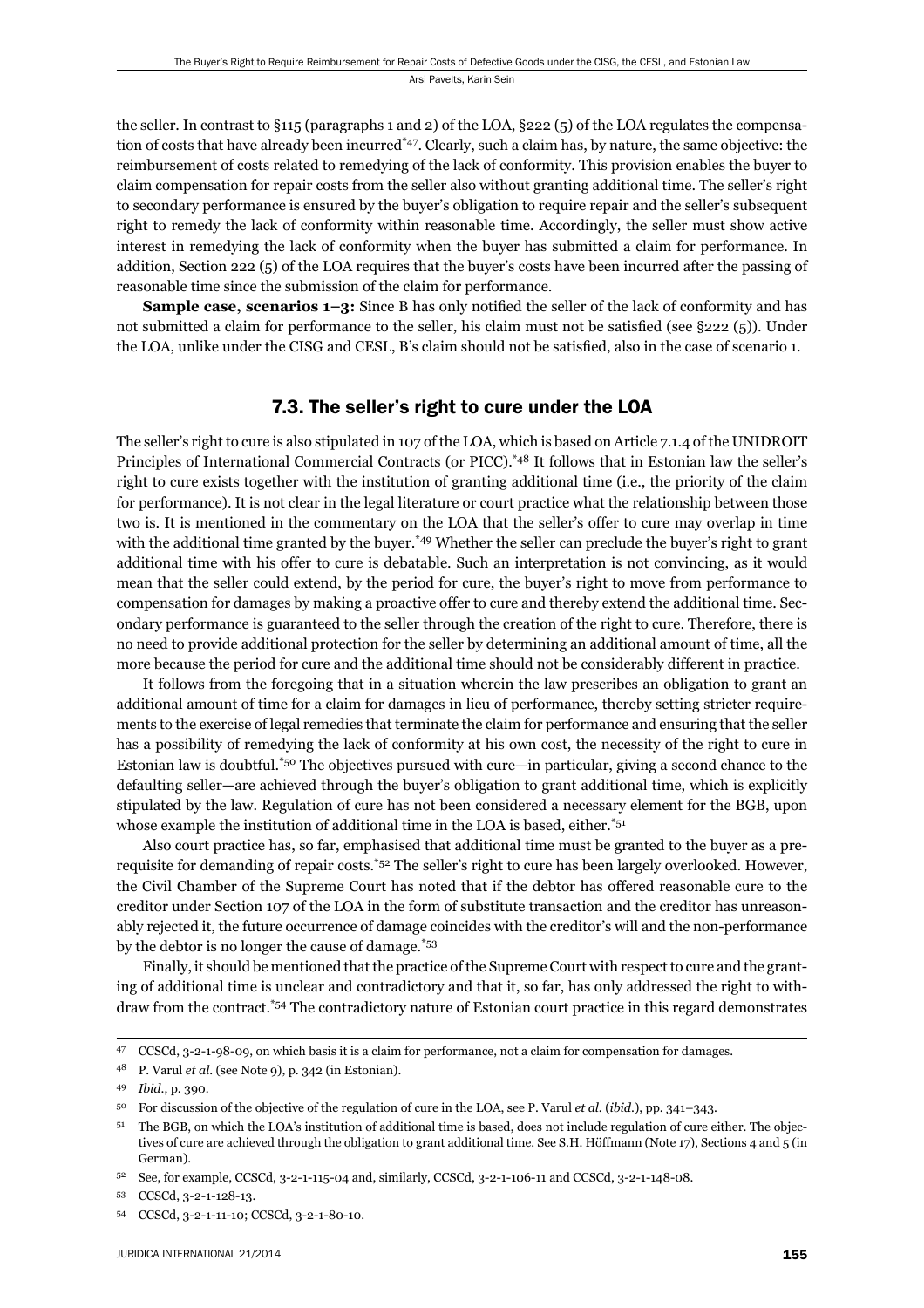that the relationship between cure and the institution of granting additional time is complex and that the necessity for their co-existence in the LOA is questionable. This fundamental issue associated with cure and the granting of additional time could arise also in the context of claiming damages for remedying a lack of conformity.

# 8. Whether the buyer could claim reimbursement of repair costs on other legal grounds

It follows from the foregoing analysis that if the buyer has not given the seller a possibility to cure and has, instead, had a third party remedy the lack of conformity, or has done so himself he cannot claim reimbursement of such costs under a contract. Such a claim is precluded under Estonian law because the buyer has not granted additional time for the seller to remedy the lack of conformity and has not submitted a claim for performance (in scenarios 1 and 3 in the sample case). Under the CISG and CESL, such a claim is precluded because the buyer did not let the seller cure the non-conformity (in scenarios 2 and 3 in the sample case). The buyer has still incurred costs in the amount of EUR 25,000, which should actually have been incurred by the seller as the deliverer of the defective goods. Here a question arises as to whether the buyer could claim at least partial reimbursement of these costs on the grounds that the seller has thereby saved costs in the amount of EUR 12,000 since he has received the total purchase price (EUR 100,000) despite delivering defective goods.

For 12 years, there was heated debate in German legal literature about this issue: some authors held that a buyer should be allowed to claim reimbursement of the saved repair costs on the basis of provisions on *negotiorum gestio* and unjust enrichment\*55 or the second sentence of Section 326 (2) of the BGB, which regulates release from the duty to render consideration.<sup>\*56</sup> The Federal Court of Justice of Germany (Bundesgerichtshof, or BGH) clarified this issue in  $2005.^{57}$  That court held that in such a situation the buyer cannot claim from the seller reimbursement of repair costs in the form of compensation for damages, or on some other legal basis, even through application by analogy of the second sentence of §326 (2) of the BGB. Therefore, under German law a buyer who has a piece of goods repaired without first requesting the seller to repair or replace the defective item is deprived of any possibility of obtaining even partial reimbursement. Next, we examine whether the same conclusion should be reached also if the CISG or CESL were applied to a sales agreement, along with what the resolution of this issue would be under Estonian law.

The literature regarding the CISG and CESL has not discussed this issue in depth. With respect to the CISG, M. Schönknecht is the only one who has found that in such a situation the buyer should be able to claim compensation for costs saved by the seller on the basis of Article 80 of the CISG and the principle of *venire contra factum proprium*\*58, but he knowingly leaves the question of whether a claim can exist under national non-contractual provisions unanswered.\*59 Finding an answer to the last question is further complicated by the fact that the CESL and CISG do not cover unjust enrichment and *negotiorum gestio*. In order to find out whether, in such a case, it would be possible to file a claim under national law that applies to sales agreements, one should first determine whether this issue represents a gap in the scope of the CISG and CESL.\*60

<sup>55</sup> J. Oechsler. Praktische Anwendungsprobleme des Nacherfüllungsanspruchs ['Practical Problems on Application of Performance Claim]. – *Neue Juristische Wochenschrift* 2004, pp. 1825–1827 (in German).

<sup>56</sup> S. Lorenz. Selbstvornahme der Mängelbeseitigung im Kaufrecht ['Substitute Transaction by Breach of Obligations in Sales Law]. – *Neue Juristische Wochenschrift* 2003, p. 1418 *ff*; I. Ebert. Das Recht des Verkäufers zur zweiten Andienung und seine Risiken für den Käufer ['Seller`s Right to Secondary Performance and related Risks for a Buyer]. – *Neue Juristische Wochenschrift* 2004, pp. 1761–1764 (both in German).

<sup>57</sup> Judgement VIII ZR 100/04 of the Federal Court of Justice of Germany, dated 23.2.2005. The opinion is covered in *Neue Juristische Wochenschrift* 2005, p. 1348 (in German).

<sup>58</sup> M. Schönknecht (see Note 14), pp. 130–133 (in German). A diverging view can be found in P. Schlechtriem, I. Schwenzer (see Note 20), Article 48, margin No. 21 (in German), where Müller Chen denies that repair costs could be reimbursed under Article 80 but does not address in great detail the issue of costs saved by the seller.

<sup>59</sup> M. Schönknecht (*ibid*.), p. 134.

<sup>60</sup> With respect to the CESL, see M. Gebauer. Europäisches Vertragsrecht als Option – der Anwendungsbereich, die Wahl und die Lücken des Optionalen Instruments ['European Contract Law as an Option—Field of Application, Choice and Gaps of the Optional Instrument]. – *European Union Private Law Review* 2011, p. 234 (in German). As for the CISG, it is stressed that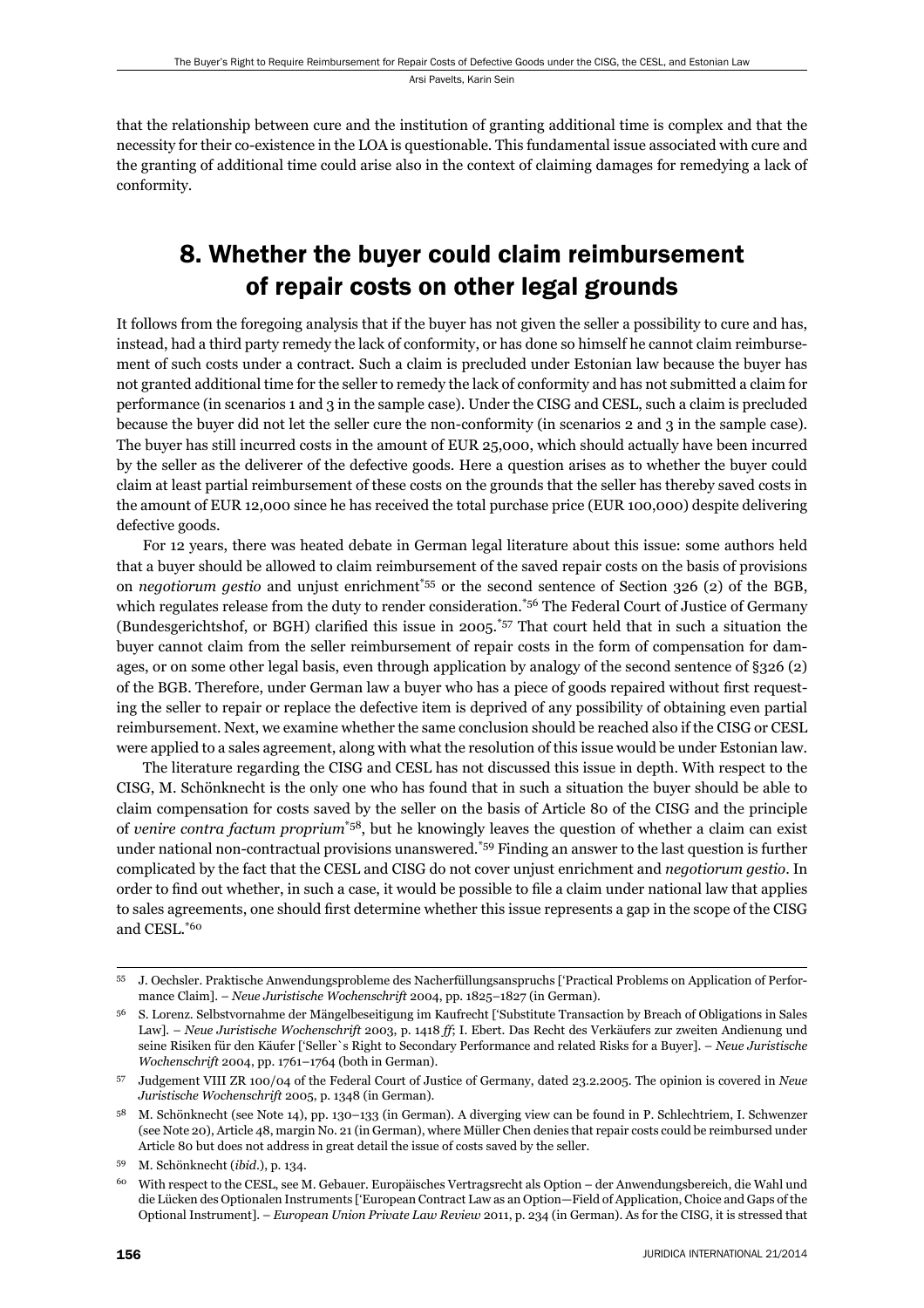The crucial issue is, therefore, whether a possible claim for compensation based on, for example, *negotiorum gestio* or unjust enrichment could be considered a gap left by the CISG and CESL and, if so, whether it is an external or internal one. Without any detailed explanation, commentary on the CISG denies that there is a gap with respect to a buyer's claim for repair costs: this is an issue exhaustively regulated by the CISG, and possible claims under national law are out of the question.<sup>\*61</sup> That view must be concurred with it would not be fair if a seller could not trust the regulation set forth in the CISG and CESL in respect of such a fundamental matter as the seller's liability for non-conforming goods and would have to worry about the possibility of further claims fi led under national law. The issue is, by nature, one of the central questions in sales law: what remedies can a buyer exercise against a seller if he has received a defective item, and under what conditions may he apply them? This topic is also one of the main subjects of the CESL<sup>\*62</sup>. Therefore, it must be concluded, also with respect to the CESL, that this issue cannot be considered to involve a gap whether an external or an internal one. In consequence, the question of whether a buyer refusing cure should be able to claim repair costs from the seller should be answered by the CISG or CESL alone, and additional claims under national law are excluded.

Estonian legal literature and court practice have not discussed the possibility of compensation for costs avoided by the seller. Both the *commentary on the LOA* and judgements of the Supreme Court have taken the view that compensation for repair costs in the case of defective goods is possible only if the buyer has first given the seller additional time to remedy the lack of conformity but the seller has failed to do so within that time.\*63 However, the same question may be raised under Estonian law—could a buyer who immediately had the defective goods repaired claim from the seller reimbursement of the repair costs saved, on the basis of the provisions on unjust enrichment or *negotiorum gestio*, particularly under §1041 or §1023 (1) of the LOA? Before we can assess whether the circumstances of our case meet the specifi c prerequisites for these claims, we must answer the question of whether and to what extent the filing of non-contractual claims is allowed under Estonian law when a contractual relationship exists between the parties. It follows from Estonian legal literature and court practice that such a possibility has not been eagerly acknowledged. The general position is that the existence of a contractual relationship precludes claims based on *negotiorum gestio* and also unjust enrichment.<sup>\*64</sup> It is possible to file a claim on a non-contractual basis only if it is allowed *expressis verbis* by the law. In other cases, the existence of non-contractual claims has been rightly ruled out.<sup>\*65</sup> Therefore, it must be concluded that a buyer who has repaired an item without having the right to do so cannot claim full or partial compensation for repair costs under Estonian law either.

resorting to domestic law in cases of gaps can be used only as an *ultima ratio*. See P. Schlechtriem, I. Schwenzer (Note 20), Article 7, margin No. 41 (in German).

<sup>61</sup> See *Münchener Kommentar* (see Note 13), Article 48, margin No. 22 (in German); see also P. Schlechtriem, I. Schwenzer (*ibid*.), Article 48, margin No. 21.

<sup>62</sup> It is evident from Recitals 26 and 27, along with Recital 33, of the CESL that all matters related to remedies for non-performance do fall within its core material scope.

<sup>63</sup> See P. Varul *et al*. (see Note 9), pp. 387–388 (in Estonian); also CCSCd, 3-2-1-5-12.

<sup>64</sup> For discussion of claims based on *negotiorum gestio*, see P. Varul *et al*. *Võlaõigusseadus. Kommenteeritud väljaanne III.*  ['Law of Obligations Act III. Commented edition]. Tallinn: Juura 2009, pp. 568–569 (in Estonian); CCSCd, 3-2-1-44-11, paragraphs 30–32. With regard to claims based on unjust enrichment, see P. Varul *et al*. *Tsiviilõiguse üldosa* ['General Part of Civil Law]. Tallinn: Juura 2012, p. 66 (in Estonian); P. Varul *et al*. *Võlaõigusseadus. Kommenteeritud väljaanne III.* ['Law of Obligations Act III. Commented edition']. Tallinn: Juura 2009, pp. 582, 618 (in Estonian).

<sup>65</sup> For example, it is held that, where *negotiorum gestio* is involved, regulation should not replace a contract and impose on a person unwanted services together with a corresponding duty to pay for them. See CCSCd case 3-2-1-44-11, paragraph 33, along with A. Värv. Function of *negotiorum gestio* in civil law. – *Juridica* 3/2013, p. 186. The dominant position is that 'in case there is a contract that governs the activities of a *negotiorum gestor*, claims based on *negotiorum gestio* are usually out of the question, except if the *negotiorum gestor* goes beyond what is allowed under the contract when performing the contract' (author´s translation), as stated by P. Varul *et al*. *Tsiviilõiguse üldosa* ['General Part of Civil Law']. Tallinn: Juura 2012, pp. 65, 67.